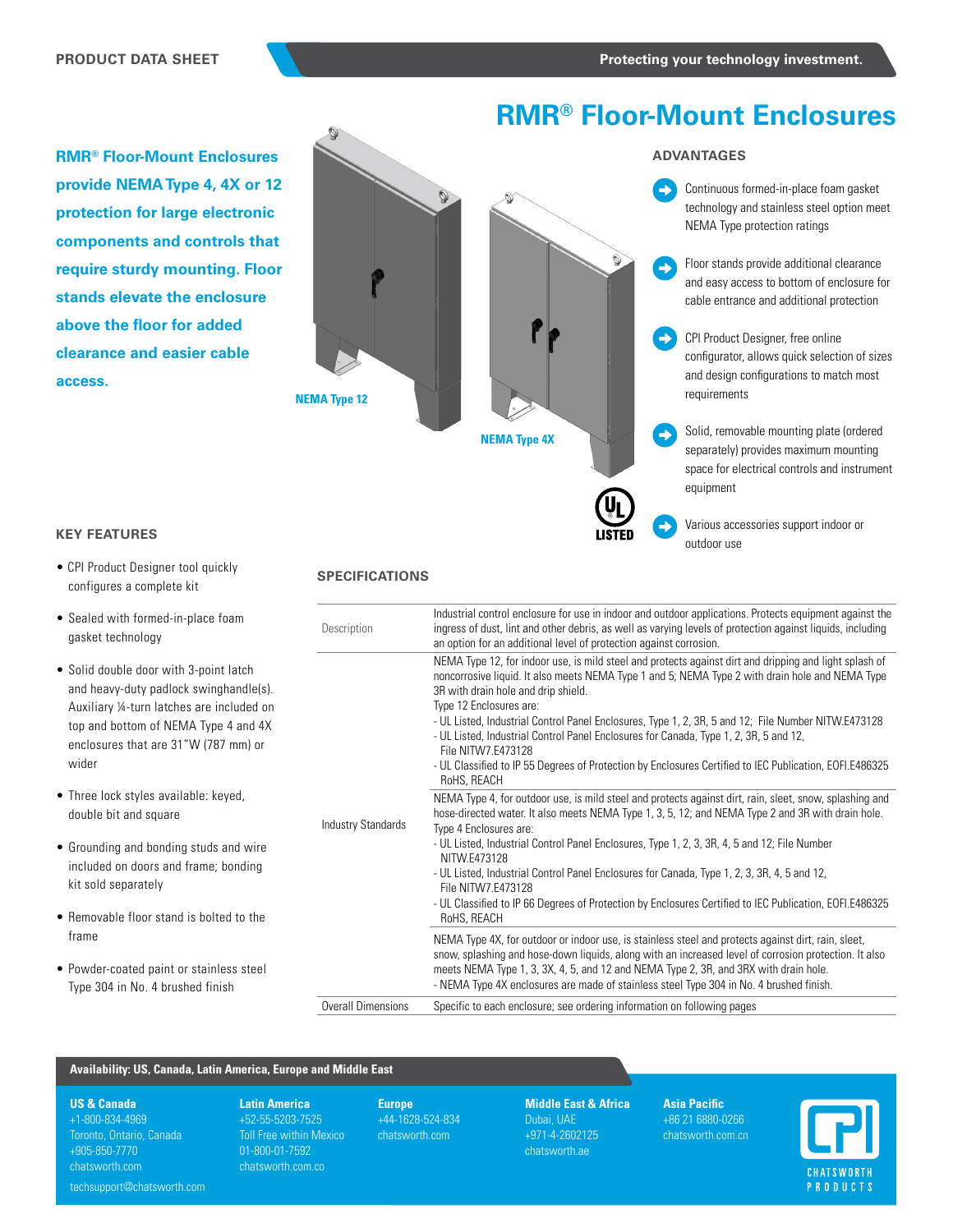### **SPECIFICATIONS**

| Materials and<br>Construction | Frame:<br>- Welded, mild-steel or stainless steel; includes (2) heavy-duty<br>lifting eye bolts on top<br>- Location for removable mild steel mounting plate included<br>on the rear; plate ordered separately<br>- Removable floor stands                                                                           |
|-------------------------------|----------------------------------------------------------------------------------------------------------------------------------------------------------------------------------------------------------------------------------------------------------------------------------------------------------------------|
|                               | Door:<br>- Solid double door; 3-point latch mechanism; concealed hinges<br>- Black powder-coated, zinc die cast, heavy-duty padlock<br>swinghandle(s), accepts .38 in (9.5 mm) diameter padlock<br>- Bonding stud and wire included<br>- Locks: Keyed, double bit, squared; Sealing: Formed-in-place<br>foam gaskets |
|                               | Mild-steel enclosures are painted Hammer Gray (RAL 7035),                                                                                                                                                                                                                                                            |
| Finish                        | Gray ANSI 61, Black. Stainless steel enclosures have No. 4<br>brushed finish. Additional finish options available upon request                                                                                                                                                                                       |
| Compliance                    | NEMA Type 1, 2, 3, 3R, 4, 4X, 5 and 12; IP 55 and IP 66                                                                                                                                                                                                                                                              |

## **NEMA Type 4, 4X or 12 Protection Ratings for Any Location**

RMR Floor-Mount Enclosures by Chatsworth Products (CPI) provide exceptional material ingress protection for panel-mount networking, automation, control and instrumentation equipment in indoor and outdoor locations. Stainless steel option is available for applications that require a higher level of corrosion resistance.

RMR Floor-Mount Enclosures feature floor stands that provide additional clearance and easy access for cable access through the bottom of the enclosure. The floor stands are bolted onto the frame and can be easily removed for relocation of the enclosure.

Eight heavy-duty mounting studs on the rear of the enclosure accept a mounting plate. The high-strength, solid mounting plate (ordered separately), attaches to the enclosure and provides a large mounting surface for equipment.

The enclosure features a solid double door with three-point latch mechanism and heavy-duty padlock swinghandle. NEMA Type 4 or 4X enclosures feature a removable center beam to maintain sealing performance between doors. Remove the center beam to conveniently mount large equipment onto the mounting plate, or to install the mounting plate with preinstalled equipment onto the frame. NEMA Type 12 enclosures feature overlapping solid double doors with three-point latch but do not include a center beam. Three lock styles are available: keyed, double bit and square.

#### **DIMENSIONS**

# **RMR Floor-Mount Enclosure, Type 12, with Floor Stand and Solid Double Door**

**(Series A04, mild steel; Series A50, stainless steel)**







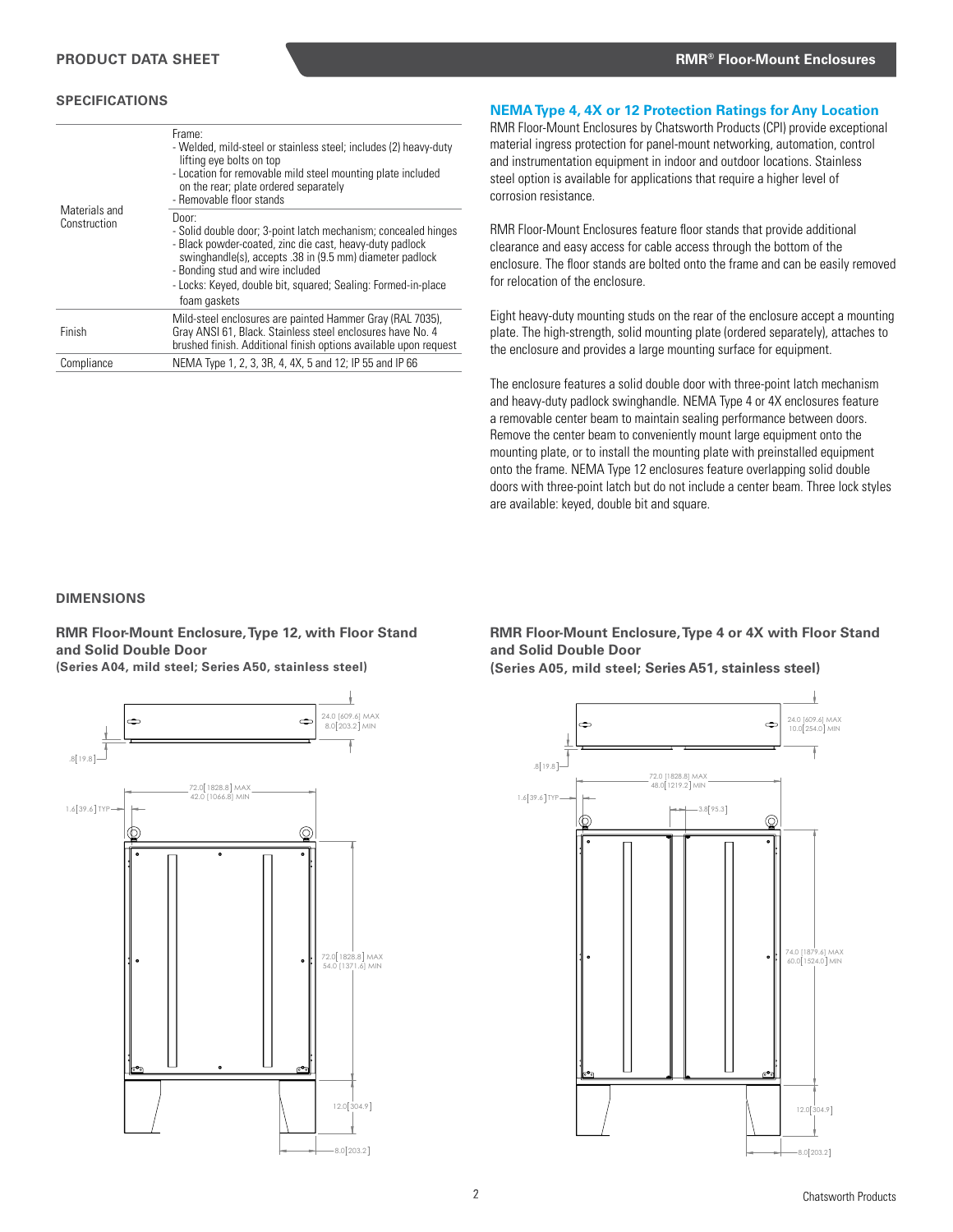### **ORDERING INFORMATION**

## **RMR Floor-Mount Enclosure, Type 12, with Floor Stand and Solid Double Door**

NEMA Type 12 enclosure is for indoor use; protects against dirt and dripping and light splash of noncorrosive liquid.

- Designed for NEMA Type 12 applications. Also meets NEMA Type 1, 2, 5 and 3R with drain hole and drip shield (hole must be between 1/8" to 1/4" (3 mm - 6 mm)
- Overlapping solid double door with 3-point latch mechanism provides easy access for control plate installation
- Latch style: 3-point mechanism with heavy-duty padlock swinghandle
- 3 lock styles: keyed CH751, double bit and square
- Min and max height: 54"H 72"H (1372 mm 1829 mm)
- Min and max widths: 42"W 72"W (1067 mm 1829 mm)
- Min and max depths: 8"D 24"D (203 mm 610 mm)
- Removable floor stands
- UL Listed Type 12 enclosures available in welded, mild-steel enclosure with painted finish (colors): Gray ANSI 61, Hammer Gray RAL7035 and Black
- Series A04, mild steel, and Series A50, stainless steel, families of enclosures



## **Additional Sizes Available Online**



**Fast, easy configuration and ordering.** 

CPI Product Designer creates unique industrial enclosures quickly and easily by allowing you to select the size, features and accessories needed for a specific application. Access this tool at [www.chatsworth.com/product-designer](http://www.chatsworth.com/product-designer).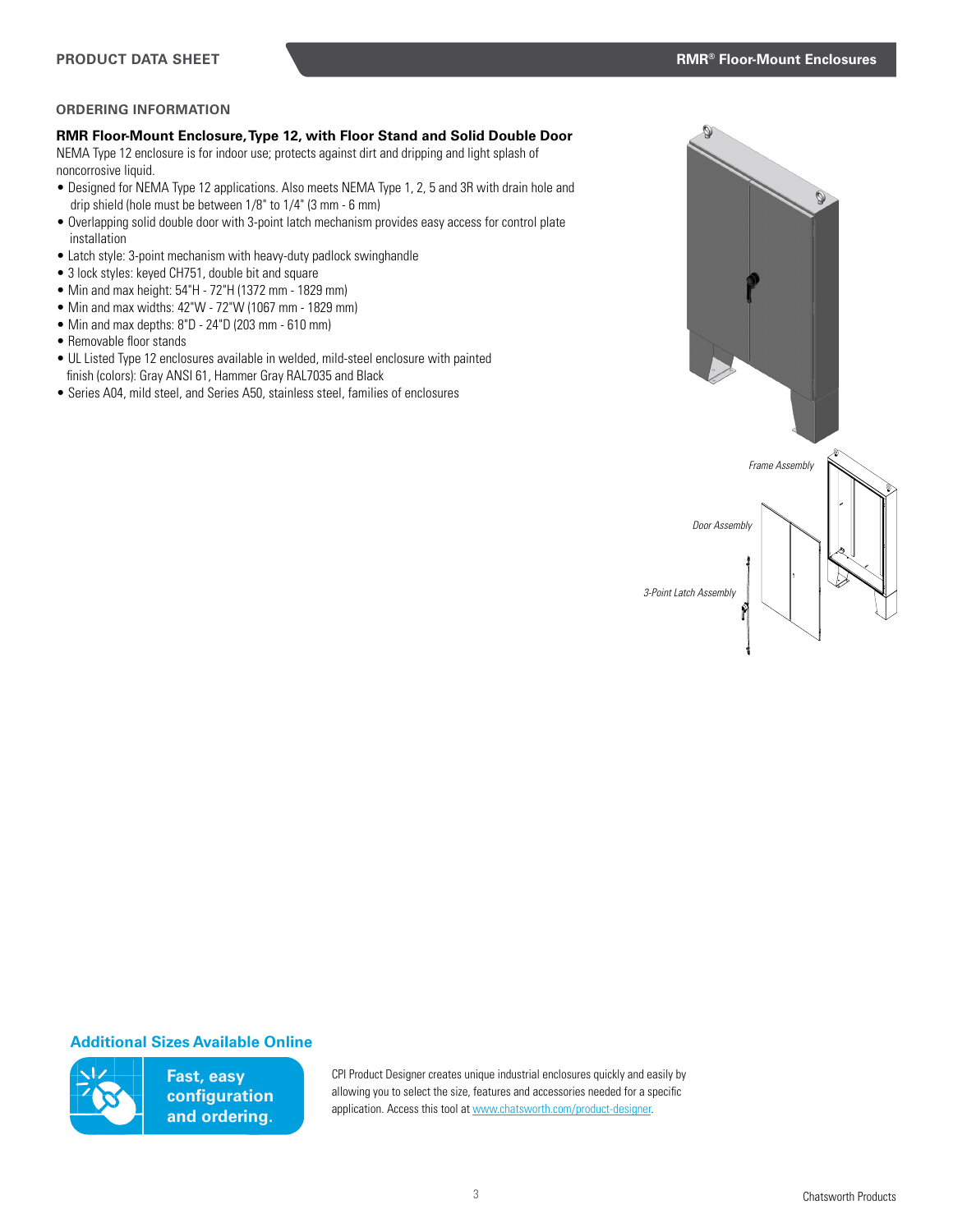### **ORDERING INFORMATION**

### **RMR Floor-Mount Enclosure, Type 4, with Floor Stand and Solid Double Door**

NEMA Type 4, for outdoor use, protects against dirt, rain, sleet, snow, splash and hose down with noncorrosive liquid. Removable center beam provides convenient installation of mounting plate.

- Designed for NEMA Type 4 applications. Also meets NEMA Type 1, 2, 3, 5; and 3R with drain hole (hole must be between 1/8" to 1/4" (3 mm - 6 mm)
- Removable center beam
- 3 lock styles: keyed CH751, double bit and square
- Latch styles: 3-point mechanism with heavy-duty padlock swinghandle. Auxiliary ¼-turn latches are added on top and bottom of enclosures that are 31"W (787 mm) or wider
- Min and max height: 60"H 74"H (1524 mm 1880 mm)
- Min and max widths: 48"W 72"W (1219 mm 1829 mm)
- Min and max depths: 10"D 24"D (254 mm 610 mm)
- Removable floor stands
- UL Listed Type 12 and Type 4 enclosures available in welded, mild-steel enclosure with painted finish (colors): Gray ANSI 61, Hammer Gray RAL7035 and Black
- Series A05, mild steel, family of enclosures

## **RMR Floor-Mount Enclosure, Type 4X, with Floor Stand and Solid Double Door**

NEMA Type 4X, for indoor or outdoor use, protects against dirt, rain, sleet, snow, splash and hose down with an increased level of corrosion resistance. Removable center beam provides convenient installation of mounting plate.

- Provides enhanced corrosion protection from salt and certain chemicals over painted enclosure
- Also meets NEMA Type 1, 2, 3, 4, 5, 12; and 3R with drain hole (hole must be between 1/8" to 1/4" (3 mm - 6 mm)
- Removable center beam
- 3 lock styles: keyed CH751, double bit and square
- Latch styles: 3-point mechanism with heavy-duty padlock swinghandle. Auxiliary ¼-turn latches are added on top and bottom of enclosures that are 31"W (787 mm) or wider
- Min and max height: 60"H 74"H (1524 mm 1880 mm)
- Min and max widths: 48"W 72"W (1219 mm 1829 mm)
- Min and max depths: 10"D 24"D (254 mm 610 mm)
- Removable floor stands
- NEMA Type 4X enclosures available in welded, Type 304 stainless steel enclosure in No. 4 brushed finish
- Series A51, stainless steel, family of enclosures





## **Additional Sizes Available Online**



**Fast, easy configuration and ordering.**  CPI Product Designer creates unique industrial enclosures quickly and easily by allowing you to select the size, features and accessories needed for a specific application. Access this tool at [www.chatsworth.com/product-designer](http://www.chatsworth.com/product-designer).